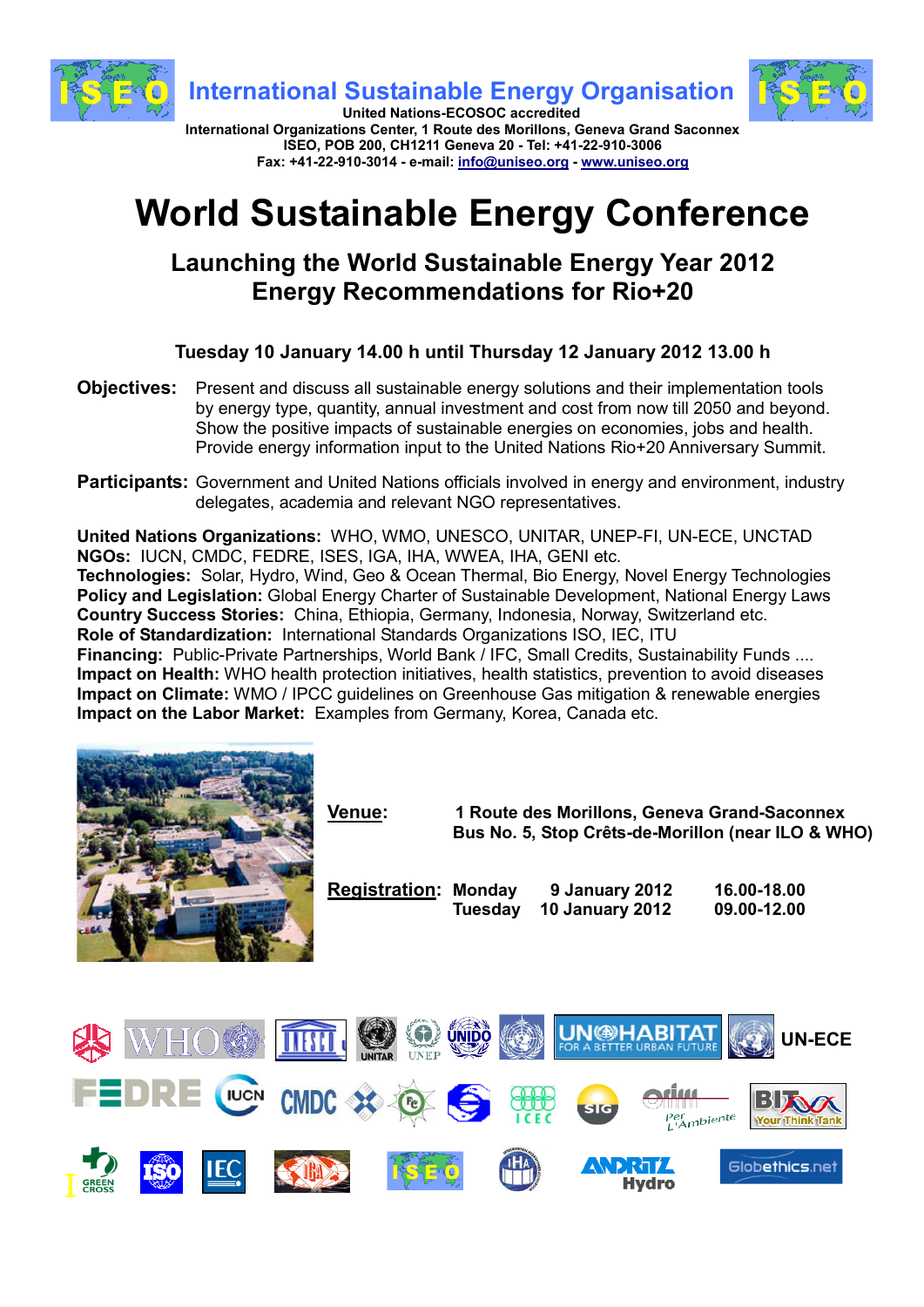### **Agenda**

### **Tuesday 10 January How to achieve world-wide energy sustainability**

#### **14.00 – 14.30 Introduction by the Hosts and Organizers**

#### **14.30 – 18.00 Plenary Session**:

- The Global Challenge of Sustainable Energy Gustav R. Grob, Chairman WSEC
- 
- 
- 
- 
- Financing the Clean Sustainable Energy Age
- 
- WMO Weather Data for Renewable Energies Michel Jarraud, Secretary General WMO
- 
- 
- Strategies for a Sustainable Energy Future Ulf Bossel
- Statements by other Governments

- German Sustainable Energy Strategy **Harry Lehmann, Environment & RE Ministry** - Indonesian Low Carbon Energy Development Herman Darnel Ibrahim, National Energy Council<br>- The Global Warming Strategy of Slovenia Darja Piciga, Government Climate Strategy Office Darja Piciga, Government Climate Strategy Office - China Low Carbon Earth Challenge Xiaodan Mei, President BIT, China<br>- Financing the Clean Sustainable Energy Age Paul Clemens-Hunt UNEP-FI - UN-ECE Sustainable Energy Commission Scott Foster, UNECE Director Sustainable Energy - WHO Energy Health Recommendations Isabelle Wachsmuth-Huguet<br>- DSM Program of Geneva éco21 Cédric Jeanneret, SIG Head Cédric Jeanneret, SIG Head of DSM Program

Evening: Informal discussion groups

#### **Wednesday 11 January Implementation Means**

#### **09.00 – 13.00 Plenary Session**: Chair: Ulf Bossel

- The Solar Energy Opportunity and Technologies Ernst Bucher / Peter Fath
- Bio Energy the fourth largest Energy Sector H. Kopetz / M. Sumenjak
- Ocean Energy Development in Indonesia **Prof. Mukhtasor**
- Progress in the Condensed Matter Nuclear Science Francesco Celani
- Sustainable Fuels / Methanol Production and Application Urs Weidmann
- Depletion and Waste Mining, Energy from Waste Martin Weber
- Geothermal Resource GEOCOGEN and Indian Example Rutesh Arya
- Energy Supply & Storage with Geothermal Systems **R. Katzenbach / F. Clauss**
- International Standards Tools for Sustainable Energy Gabriel Barta
- International Energy Standards by ISO Gustav R. Grob
- Science, Technologies, Ethics of the Future Luc Guillory
- Towards a Global Energy Ethics **Christoph Stückelberger** Christoph Stückelberger

### **13.00 – 14.00 Networking Lunch**

#### **14.00 – 16.00 Parallel Working Groups:**

#### **Group I – Room 1 (Plenary Hall)**

Novel Energy Systems, LENR, Vacuum Solutions etc. Francesco Celani, Chair Blue Building Concept / Super Efficient Energy System Norbert Stegmann

#### **Group II – Room 2**

Recycling, Energy from Waste and Waste Mining M. Weber / F. Stöcklin, Chair New Recycling Methods Miroslav Kragelj

#### **Group III – Room 3**

The Clean Fuel (R)-Evolution, Methanol **International Clean Chair** Urs Weidmann, Chair Hydrogen Cannot Solve the Energy Problem **Energy Problem** Ulf Bossel

#### **16.00 – 18.00 Parallel Working Groups**

### **Group IV – Room 1 (Plenary Hall)**

Solar Energy Applications and Africa<br>
Disseminating Solar Technologies in Rural Africa<br>
Franziska Heusser Disseminating Solar Technologies in Rural Africa Solar Sister Success in Africa **Jennifer Helfrich** Jennifer Helfrich The Ethical Water Exchange in Africa Valérie Issumo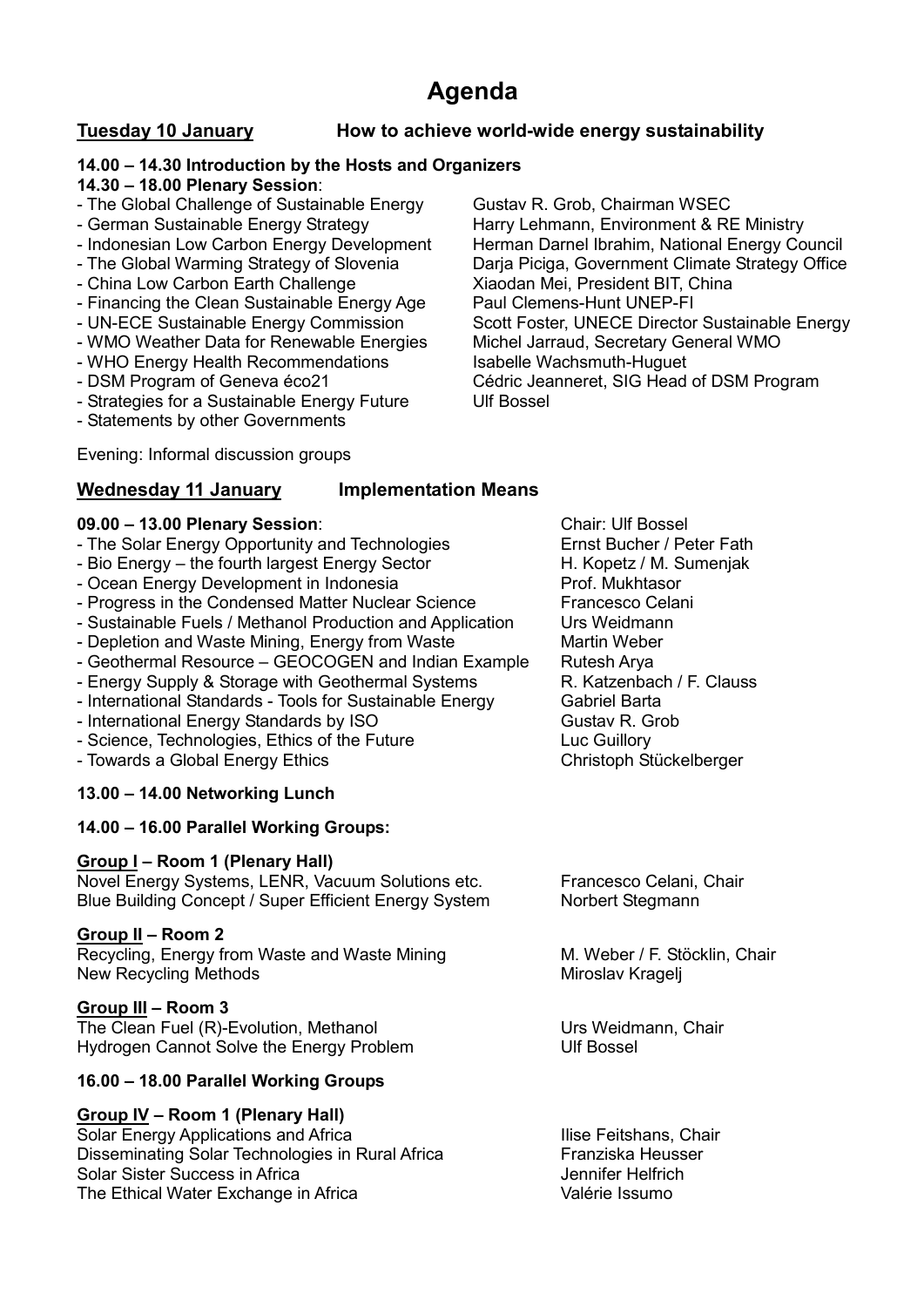#### **Group V – Room 2**

Education for Sustainable Development Darja Piciga, Chair Virtual Universities for Energy Training Fredy Schwyter

#### **Group VI – Room 3**

Ethics & Energy Charter for Sustainable Development Ch. Stückelberger, Chair Energy of Tomorrow – What Kind of Ethics Eleni Regli

**19.00** Banquet Dinner Buffet at the Conference Center

#### **Thursday 12 January Implementation Planning**

#### **09.00 – 13.00 Plenary Session**:

- The Global Energy Charter for Sustainable Development R. Ottinger / G.R. Grob
- 
- Sustainable Energy for Low Carbon Slovenia Darja Piciga - Bavaria Roadmap towards a Sustainable World Economy Heiko Martens-Schol<br>- Conclusions from Slovenian International Conference M. Sumeniak-Sabol
- Conclusions from Slovenian International Conference
- Renewable Energy & Energy Efficiency for Green Economy Fegan & Farhad Aliyev
- 
- 
- Mid- and Long Term Energy Planning<br>- Conclusions. Recommendations to RIO+20 Summit G.R. Grob / Ulf Bossel - Conclusions, Recommendations to RIO+20 Summit

- The Role of Green Cross<br>
- Mid- and Long Term Energy Planning<br>
- Mid- and Long Term Energy Planning<br>
- And Adam Koniuszewski

### **Conference Credo by Hans Erni (age 103 painted at age 90)**



 **Human Beings in the Center of Clean, Sustainable Energies in the Intact Harmony of Nature** 

**The Blueprint for Clean, Sustainable Energy formulated at the World Clean Energy Conference 2000 in Geneva will be updated as proceedings of the WSEC conference** 

### **Organizational Committee**

| <b>Chairman and Chief Editor</b>                    | Gustav R. Grob, ISEO, Dean em. Energy Institute, London |
|-----------------------------------------------------|---------------------------------------------------------|
| <b>Logistics &amp; Enrolments</b>                   | Abdolreza Metghalchi / Paula Eger and Team              |
| Media & PR                                          | Gulcin Kaya / Susanna Giovannini                        |
| Webmaster                                           | Sergey Pozniak                                          |
| <b>Health Aspects</b>                               | Isabelle Wachsmuth-Huguet, WHO                          |
| <b>Educational Aspects</b>                          | Darja Piciga PhD                                        |
| <b>Energy Statistics &amp; Forecasts</b>            | Barbora Gulejova PhD                                    |
| <b>Bio Energy, Agriculture &amp; Food</b>           | Mag. Martina Sumenjak Sabol, SLOBIOM                    |
| <b>United Nations Relations</b>                     | Roswitha Grass, CMDC & Share International              |
| Enterprise and NGO Cooperation Carl-Gustav Biertnes |                                                         |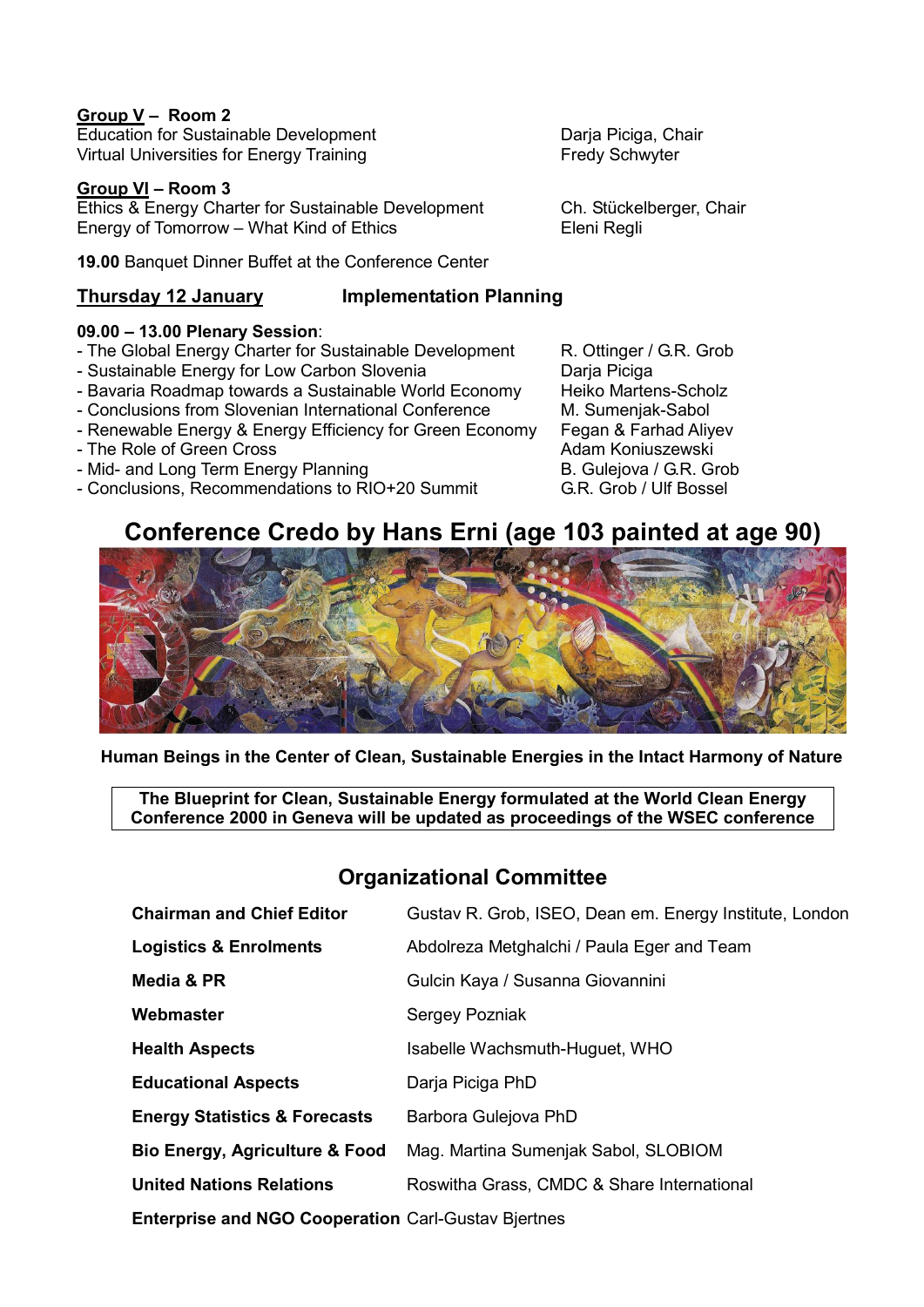#### **Promotion of New and Renewable Sources of Energy by the United Nations**

Extract from the Report of the UN Secretary General -  $66<sup>th</sup>$  General Assembly

A transformation of the global energy system is needed to provide sustainable energy for all, to satisfy rapid growth in energy demand, particularly in developing countries, and to diminish the negative impacts of climate change. New and renewable sources of energy stand at the center of global efforts to induce a paradigm shift towards green economies, poverty eradication and ultimately sustainable development. Record investments are being made by some countries to propel innovation, development and commercialization of renewable energy technologies. Nevertheless, much more cooperation and action is needed to substantially increase the contribution of these technologies to the global energy system. A coordinated global energy strategy needs to be adopted, in conjunction with consistent and stable national policies, to bring down the cost of renewable energy technologies, including off-grid systems, for use by the poorest segments of the population living in rural areas.

#### **Sustainable energy for all**

- 1. The availability of adequate, affordable and reliable energy services is essential for alleviating poverty, improving human welfare, raising living standards and ultimately for achieving sustainable development. As global development challenges continue to be undertaken, it is increasingly recognized that provision of adequate energy services has a multiplier effect on health, education, transport, telecommunications, and water availability and sanitation. Consequently, energy is an important factor for achieving the Millennium Development Goals.
- 2. Securing "sustainable energy for all" involves the development of systems that support the optimal use of energy resources in an equitable and socially supportive manner while minimizing environmental impacts. Integrated national and regional infrastructures for energy supply, efficient transmission and distribution systems as well as demand programmes that emphasize energy efficiency are necessary for sustainable energy systems.
- 3. Universal energy access is essentially related to access to modern energy fuels that can replace traditional biomass consumption for cooking, heating and lighting. It also relates to access to electricity. Traditional biomass is solid biomass used in an unsustainable manner and includes fuel wood, agricultural waste and animal dung. It usually represents the only available or affordable fuel to the poor in many developing regions. Worldwide about 2.7 billion people depend on traditional biomass for cooking of which 83 per cent live in rural areas3. Modern or commercial biomass is produced in a sustainable way and can be used for electricity generation, heat production and transportation.
- 4. The use of solid fuels and the lack of ventilation in households in developing countries are associated with very high levels of pollutants such as particulates, carbon monoxide, and formaldehyde. Women and young children represent the segments of the population with the highest exposure to these pollutants4. Therefore, lack of or insufficient commercial energy use has been found to be correlated with high infant mortality, illiteracy, and with low life expectancy. It is estimated that about 1.45 million premature deaths occur each year from household indoor pollution due to inefficient biomass combustion. This corresponds to more than 4,000 deaths per day. Many of these premature deaths are young children and women.
- 5. Electricity has many uses and it is irreplaceable for a number of applications. Globally about 1.4 billion people live without electricity of whom 85 per cent live in rural areas. Sub-Saharan Africa has the largest number of people (about 585 million) without electricity. Over 400 million people in India, mostly living in rural areas, also lack access to electricity. Electricity access in rural areas is restricted by the need for capital to extend the national electric grids and by the lack of available and affordable modern fuels that could be used for electricity generation.
- 6. World challenges -- including impacts from climate change, limited natural resources, rapid increase in energy demand, and the loss of biodiversity -- demand a greater reliance on new and renewable sources of energy. Accessibility and affordability of renewable energy technologies are key to ensure sustainable energy for all.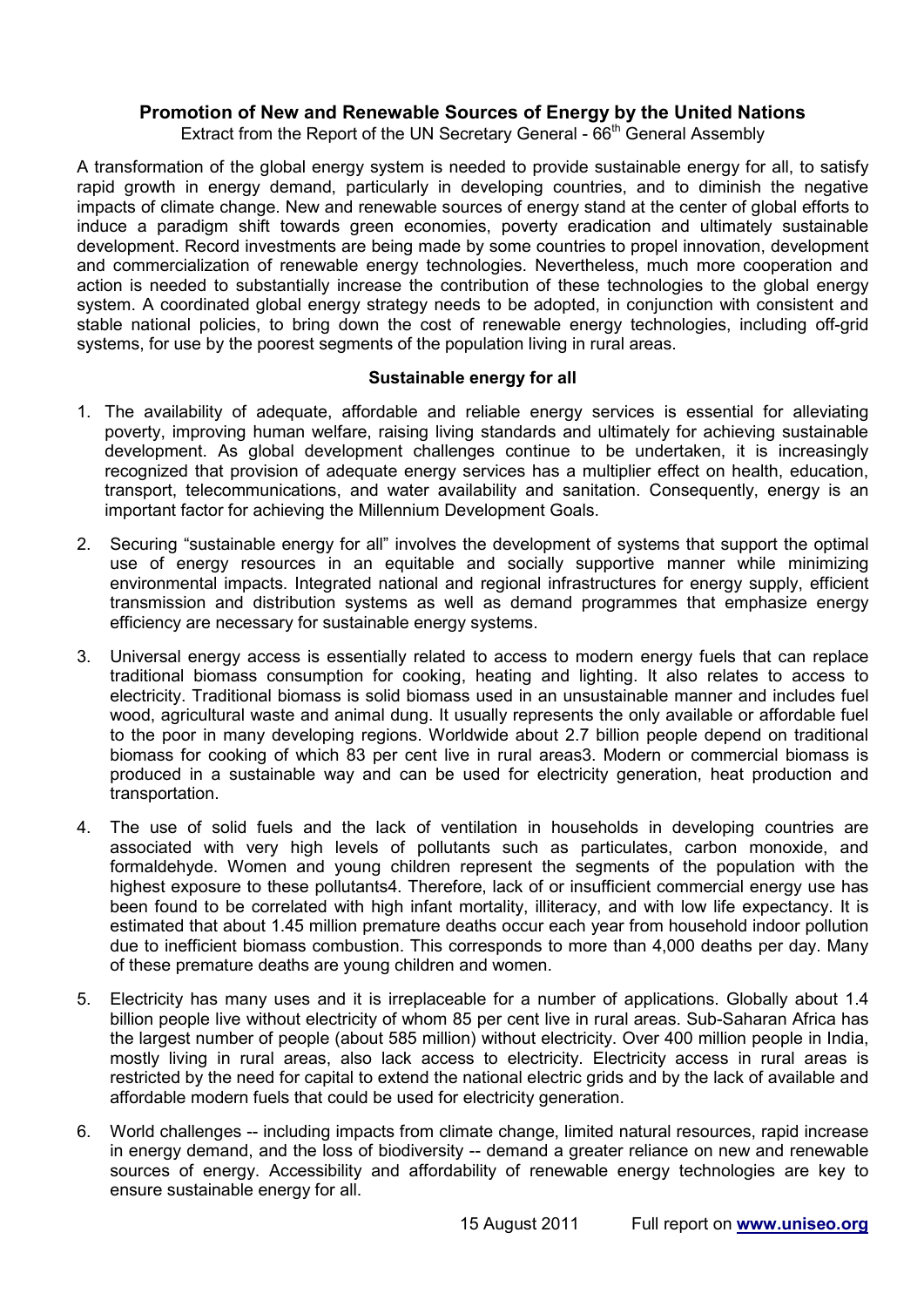

### **International Sustainable Energy Organisation United Nations-ECOSOC accredited**



#### ORGANIZER'S MESSAGE

*Balancing the climate, protecting biodiversity and the health of all life on Earth becomes a global task since the clear evidence was established by United Nations specialized agencies and programs such as WMO-IPCC, WHO, UNEP, UNESCO, FAO, international NGOs like IUCN, WWF, CMDC, GREENPEACE, GREENCROSS and many Academia, that irreversible damage occurred to planet Earth since the industrial revolution, modern civilization, wars and unlimited travel was enabled.* 

*Destructive speculation, corruption and currency wars are other causes of suffering and job insecurity.* 

*The world community must undertake fast remedial action against the damaging effects of ill-conceived human activities by all possible means through the UN bodies such as WHO, UNITAR, HABITAT, UNEP-FI, UNDP, UNIDO, WHO, ECE, ECA, ESCAP and UNCTAD supported by NGOs like ISEO, WWF, FOE, FEDRE, ICLEI, ISES, IGA, IHA, WWEA, GENI etc., based on the UN Millennium goals.* 

*Clean, sustainable, efficient energy and food systems become imperative to remedy the damages from the polluting, risky resources of the last two centuries. They offer also millions of safe jobs to create social security and prosperity for everybody – in industrial and developing countries.* 

*Knowing now all the deficiencies and negative impacts of human activities ranging from polluting, noisy vehicles, to inefficient buildings, unhealthy food, synthetic poisons in nature and man made disasters like Chernobyl and Fukushima, all efforts of the Unite Nations, governments, legislators and industry decision makers must aim at remedial action on a fast track.* 

*US President Obama's goal for an 80% share of US power from clean energy by 2035 was similarly proposed by President Carter, but a lot of time was lost because of irresponsible short sightedness. Now we have the last chance to change course before the damage becomes irreparable.* 

*This conference will show to the decision makers of the world that it is possible to make the energy economy fully sustainable, according to the "Global Energy Charter for Sustainable Development" as proclaimed at the Rio Summit in 1992, if funds are deviated from finite, depleting resources and oversized military budgets to benign, sustainable solutions. This will create millions of new jobs !* 

#### *Gustav R. Grob*

Executive Secretary of ISEO, Geneva **\***  Fellow of the Energy Institute, London, Dean em. International University for Sustainable Life IUSL, Geneva Chairman of ISO/TC203 Energy Systems Analyses & Statistics **\***  Chairman of the World Clean Energy Conferences in Geneva President CMDC (Cercle mondial du consensus), Geneva **\*** President of the International Clean Energy Consortium President of GEOCOGEN and STARWIND www.cmdc.net - www.uniseo.org - www.iusl.net - www.icec.ch - www.geocogen.net - www.starwind.eu **\*** United Nations Affiliations

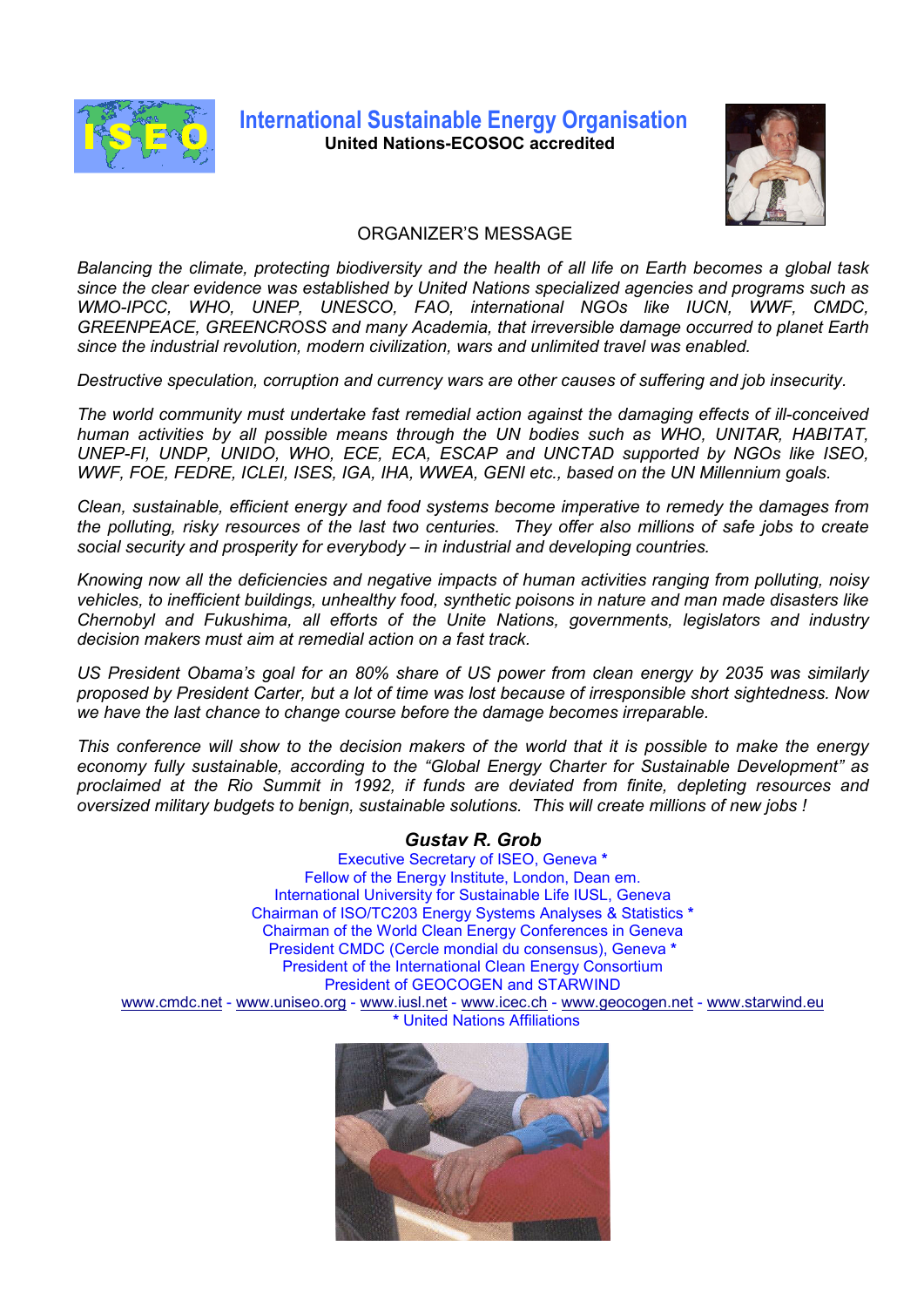#### **International Ecumenical Conference Center**



#### **Detail information for the World Sustainable Energy Conference**

#### **DATE AND VENUE**

The conference will open in Geneva on Tuesday, 10 January 2012, at 14.00 h and will close on Thursday, 12 January 2012, 13.00 h at the **International Ecumenical Conference Center 1** route des Morillons, Geneva. Working sessions will be held in rooms 2 and 3 on the first floor.

#### **VISAS**

Since 12 December 2008, Switzerland applies the Schengen Agreement regulations concerning visas. Please refer to the Federal Department of Foreign Affairs Informative note on the implementation of Schengen-Dublin, accessible through the following link:

http://www.eda.admin.ch/eda/en/home/topics/intorg/un/unge/gepri/manvis/manvi2.html. Visa procedures may take up to 21 days. You are therefore urged to apply for a visa well in advance of your desired departure date. It is understood that the decision whether or not to issue a visa to any applicant rests with the competent Swiss authorities. Applicants for a Schengen visa may be required to attach a support letter to their application. Requests for a visa support letter should be addressed to ISEO as soon as possible and include the name of the applicant, function/title, nationality, and passport number and details (date and place of issue and validity).

#### **ACCOMMODATION**

Participants are strongly advised to arrange their hotel accommodation as early as possible.

Reservations through: **Geneva Tourism & Convention Bureau, Rue du Mont-Blanc 18, P. O. Box 1602** 

 **CH - 1211 Geneva 1 Tel. +41 (0)22 909 70 00 Fax +41 (0)22 909 70 11 http://www.geneve-tourisme.ch.** 

#### **ACCESS TO THE INTERNATIONAL CONFERENCE BUILDING**

It is situated five minutes walk from the UN Headquarters. It is close to the international agencies, within easy reach of the airport and the main train station and on a direct bus route to the city centre. By car: from the Place des Nations take the Route de Ferney or Avenue Appia Parking: On Ground Floor in front and behind the center.

By bus: From the Cornavin station, the 5, F and 28 lines stop at route des Morrillons. From Cointrin airport, the 28 but stops at route des Morrillons The numbers for calling taxis: 320 22 02, 331 41 33 & 320 20 20. The taxis stop in front of the main entrance 1 route des Morrillons.

#### **BUS PASSES**

All participants staying at hotels, youth hostels or campsites in Geneva can benefit from a free Geneva transport card. The personal, nontransferable card is issued on registration at the place of residence, and entitles its holder to the use of the entire public transport network without restriction (bus, train and boat). It is valid for the duration of the stay in Geneva, including the day of departure. For those participants not staying at hotels, youth hostels or campsites in Geneva, bus cards may be purchased from the Naville newsagent in the ILO building or from ticket machines at bus stops.

#### **REGISTRATION OF PARTICIPANTS / INFORMATION DESK**

A Registration/Information desk will be set up at the main entrance of the Conference Center and will be open from 09.00 on 10 January. Participants are requested to register in advance by completing the enrolment form. Registered participants will be issued badges which will allow them entry into the meeting rooms. Participants who have not registered in advance, will be able to do so at the registration desk. When finally leaving the meetings, participants are requested to return the blank badge holder. Boxes are provided for this purpose at the ILO building exits.

#### **RECEPTION FOR PARTICIPANTS**

A welcome reception is foreseen to take place on 10 January from 10.00 am to 13.00 p.m. at the conference center lobby **DOCUMENTS** 

All meeting documents will be available at the entrance to the Governing Body room, where plenary sessions will be held. Documents will also be available on the ISEO website. UN and ISEO publications will be available at the publications desk in the meeting area on level R3 south. For distribution of publications/documents to the PCB, participants are requested to refer to the Registration/Information Desk.

**INTERNET AREA** Computers with access to the internet are available at ILO Library, R2 south.

**POST OFFICE** A post office is located on level R2 north and is open from 10:30-11:30 and from 12:30-16:30.

**CATERING SERVICES** The restaurant is on the 1<sup>st</sup> floor

#### **PERSONAL SECURITY**

Geneva can be regarded as a safe city with a low rate of violent crime. However, pick pocketing and purse or cell-phone snatching do occur in the vicinity of train and bus stations, airports and in some public parks. Do not leave anything on car seats as doing so attracts the attention of thieves. Never leave bags containing money, airline tickets, credit cards or passports in a parked car.

Emergency numbers are: • Police 117 • Ambulance 144 • Fire 118 • Roadside assistance 140

**WEATHER** Geneva climate is harsh in January with average temperatures varying from an overnight low of 0°C to 10°C during the day. There might be occasional snow falls and cold winds. Warm cloth and a coat are recommended.